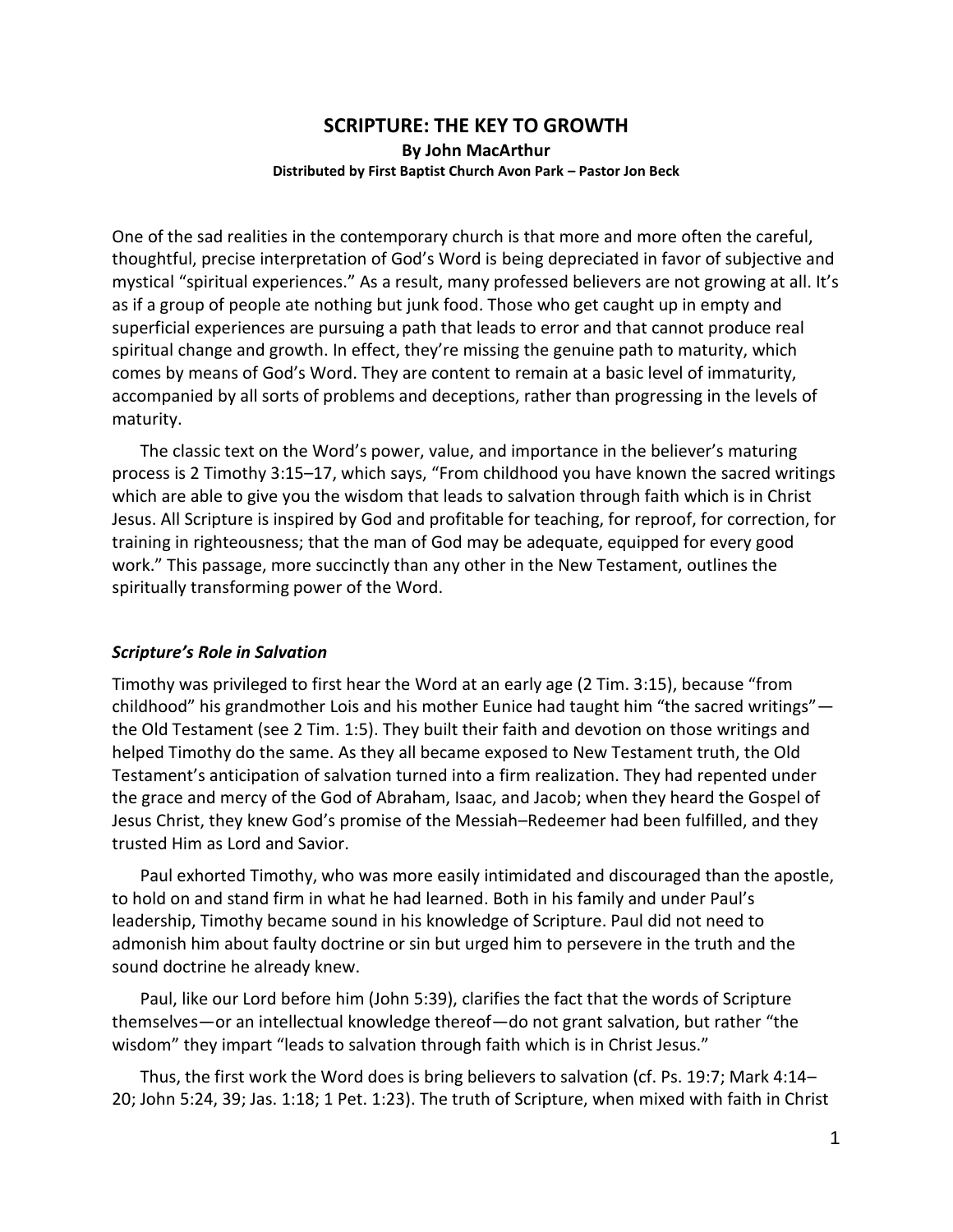and energized by the Holy Spirit, leads to spiritual life. The apostle Paul asked the Romans, "How shall they [unbelievers] hear without a preacher?" (Rom. 10:14) and later explained that "faith comes from hearing, and hearing by the word of Christ" (v. 17).

# *Scripture's Role in Teaching*

Second Timothy 3:16 delineates how the Word works in maturing believers, beginning with its teaching role. Paul says it is "profitable for teaching." "Profitable" (the Greek word can be translated "beneficial" or "productive") focuses on the sufficiency of Scripture. This means Scripture is comprehensive, absolutely able to meet believers' every spiritual need (cf. Josh. 1:8; Ps. 119).

"Teaching" simply means that the Word conveys doctrine, not dogmatism, by which believers come to understand God's mind, which encompasses His truth, His principles, His law, His requirements, and His commands. All are foundational for every facet of Christian living.

The important point regarding Scripture's essential role in teaching is that apart from it there are certain truths we could never know about God. Everyone can know something about God through His general revelation, by which He reveals His wisdom and the power, variety, and magnificence in His creation and that He is a personal God. But God's saving love cannot be known apart from special revelation. Paul explains it this way:

*Just as it is written, "Things which eye has not seen and ear has not heard, and which have not entered the heart of man, all that God has prepared for those who love Him." For to us God revealed them through the Spirit; for the Spirit searches all things, even the depths of God.… But a natural man does not accept the things of the Spirit of God; for they are foolishness to him, and he cannot understand them, because they are spiritually appraised. But he who is spiritual appraises all things, yet he himself is appraised by no man. For who has known the mind of the Lord, that he should instruct Him? But we have the mind of Christ*.—*1 Cor. 2:9–10*, *14–16*

The truths that pertain to genuine spiritual life and Christian maturity are simply unavailable to and cannot be understood by unbelievers. Such matters can't be grasped empirically or philosophically; they're not available internally or externally by human wisdom. The only way anyone will ever know the things of God is by the Holy Spirit's instruction through the revealed Word (John 14:16–17; 16:13; 1 John 2:20, 24, 27). That is what Jesus said sanctifies all believers: "Sanctify them in the truth; Thy word is truth" (John 17:17).

# *Scripture's Role in Reproof*

Once God's Word begins to teach believers the truth, it will eventually and inevitably reprove certain ideas and behaviors. The word "reproof" in 2 Timothy 3:16 means "to rebuke, refute, or convict" misbehavior or false doctrine. Scripture confronts two areas: it exposes sin and refutes error.

God's Word has the negative ministry of destroying and eliminating whatever is sinful and false, just as much as it has the positive ministry of edifying and enhancing whatever is righteous and true. This reproving ministry is how Paul continually used the Word: "I testify to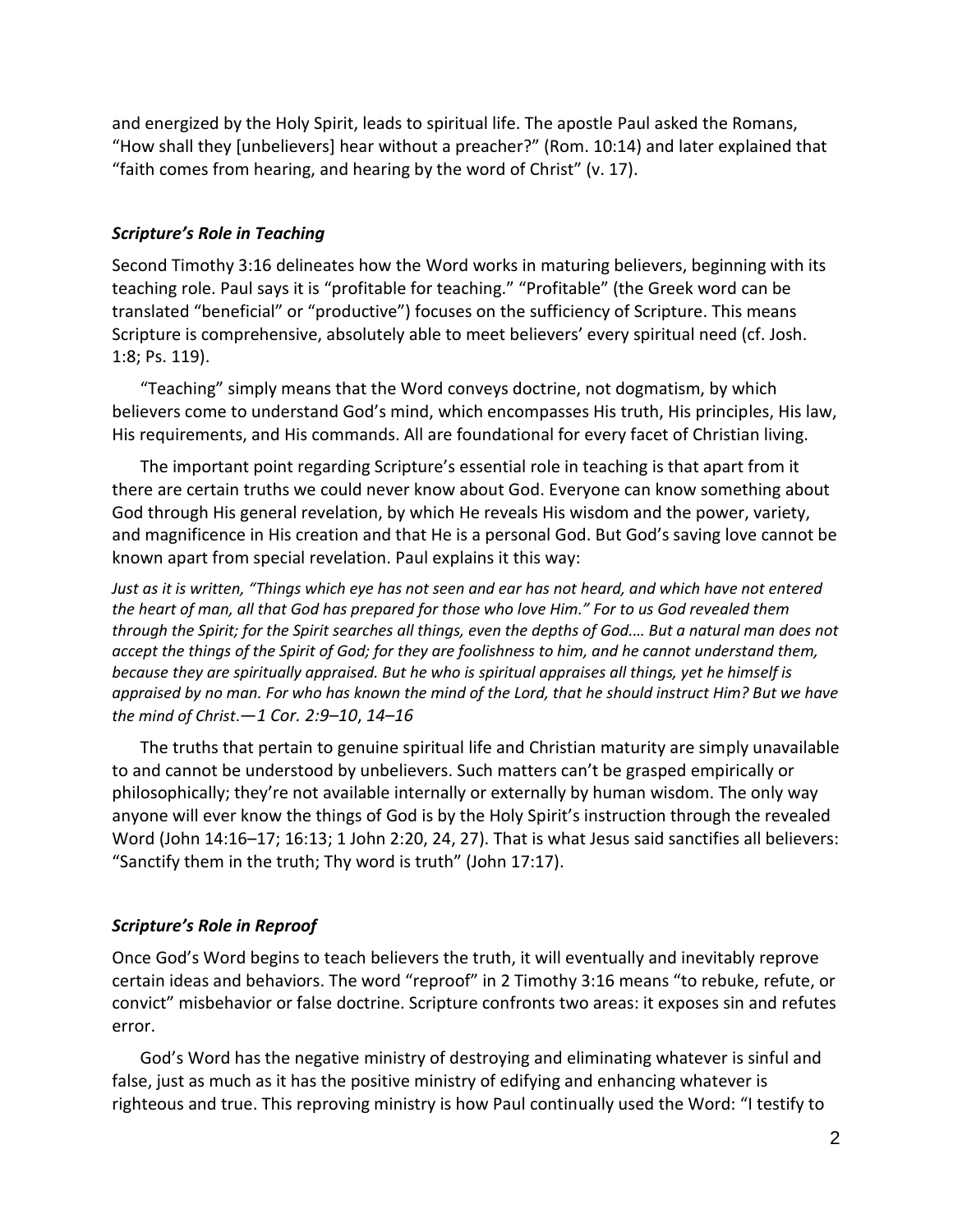you this day, that I am innocent of the blood of all men.… Therefore be on the alert, remembering that night and day for a period of three years I did not cease to admonish each one with tears" (Acts 20:26, 31).

Mature believers who preach or teach the Word will use it to rebuke what is wrong as well as to emphasize what is right. Jesus referred to such a process when He told the disciples, "Every branch in Me that does not bear fruit, He takes away; and every branch that bears fruit, He prunes it, that it may bear more fruit" (John 15:2).

Spiritual growth can blossom as we allow the Word to confront our sin and error and lead us to walk in the Spirit. That is why Scripture's reproof is so profitable. And it is why we should be grateful for its discipline, just like the writer of Proverbs: "For the commandment is a lamp, and the teaching is light; and reproofs for discipline are the way of life" (6:23).

### *Scripture's Role in Correction*

When I was in school, I appreciated those teachers who marked wrong answers on my papers and then wrote in the correct ones. But those who only marked wrong answers without indicating what was correct frustrated me. Scripture is not like those schoolteachers who would merely mark wrong answers. It actually corrects us. The Greek word for "correction" in 2 Timothy 3:16 literally means "to straighten up." God's Word doesn't just rebuke, convict, and refute. It goes further and pulls us back into line, mending, rebuilding, and fixing what is broken.

Not unlike the relationship parents have with their children, spiritual mothers and fathers reprove their children regarding sins and areas that need improvement. If they are good parents, they will then set their children on the correct path by teaching them appropriate behaviors and attitudes.

Scriptural correction therefore is the positive provision for believers who accept the Word's negative reproof. The process sometimes "for the moment seems not to be joyful, but sorrowful; yet to those who have been trained by it, afterwards it yields the peaceful fruit of righteousness" (Heb. 12:11).

#### *Scripture's Role in Training in Righteousness*

If we're allowing God's Word to have an authentic role in our spiritual growth, it will not just leave us with the bare elements of truth. Instead, the Word will apply to our lives what it has taught us so that it might continually build us up in righteousness. In 2 Timothy 3:16 this process is denoted by the Greek word *paideia*, which is rendered "training" and originally meant training a child (*paidion*) but came to have a broader meaning of any sort of training, as it does in this verse.

But how does training in righteousness express itself practically? The process begins when we hear Scripture preached during the worship service or taught in a Sunday school class or Bible study. That's when we store doctrinal and biblical truth in our hearts and minds.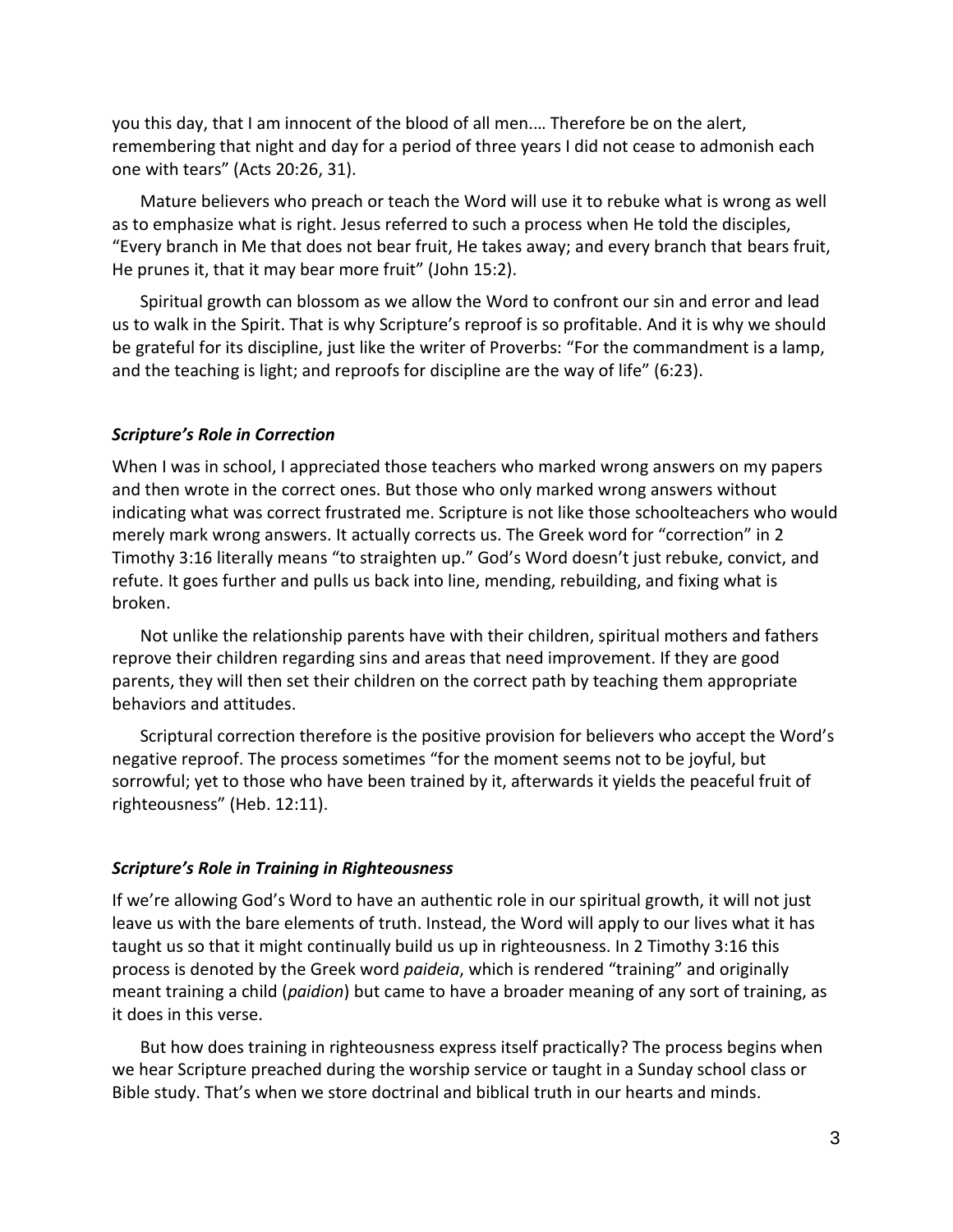The next practical phase of our training in righteousness comes in our daily lives as we interact with people and ideas of the world and occasionally need to confront error. You might find yourself in a group discussion when someone interjects an obvious doctrinal error. At that point you can draw on Scripture to refute the error and allow the truth to shape the thinking of the other people in the group. In that way you will be obeying the apostle Paul's command to present yourselves "approved to God as a workman who does not need to be ashamed, handling

On a more personal level you can be trained in righteousness when you encounter a temptation. When you think you may be on the verge of losing a battle with temptation, you can draw on your knowledge of Scripture to help you respond in a righteous and godly way. Similarly, you may face a major trial in which your understanding of the Word will take over, guide you through the crisis, and thereby further train you in righteousness. Following the example of the Lord Jesus (see Matt. 4:3–10), we need to carefully and accurately use Scripture to deal with each and every temptation or trial from the world (cf. Ps. 119:9–11; Col. 3:16).

No matter how deep our understanding of Scripture is, God still trains us in ways we don't always comprehend. However, that should not keep us from affirming with the psalmist, "As the deer pants for the water brooks, so my soul pants for Thee, O God" (Ps. 42:1).

## DESIRING SCRIPTURE

If we are going to experience genuine growth, it must occur according to the pattern of 1 Peter 2:1–2: "Therefore, putting aside all malice [evil] and all guile [deceit] and hypocrisy and envy and all slander, like newborn babes, long for the pure milk of the word, that by it you may grow in respect to salvation."

Verse 1 simply means we must deal with all the sin in our lives by constantly confessing and forsaking it. Then we can get to the heart of the matter in verse 2 and have an unencumbered desire for the richness and purity of Scripture. As David wrote in Psalm 19:10, the Word is "more desirable than gold, yes, than much fine gold; sweeter also than honey and the drippings of the honeycomb." David also wrote in Psalm 1:2 that the righteous person's "delight is in the law [Word] of the LORD, and in His law he meditates day and night." And he stated over and over in Psalm 119 that he delighted in the Word. Such a strong, joyful longing for Scripture is also our foundational key for growing more and more Christlike.

The analogy in 1 Peter 2:2 is very plain. The apostle Peter is simply saying that believers should long for the Word the way a baby longs for milk. In the Greek, the term translated "long for" means an intense, recurring craving, and that's how babies will express their desire for milk. They don't care if it's from a bottle or directly from Mom, what color their room is, or even what time of day it is—they want milk, and if they don't get it soon enough, they scream and cry. Believers should have that same kind of single–minded craving for the Word of God.

Peter doesn't say read the Bible, or study it, or meditate on it—he says *desire* it. It's what Paul calls "the love of the truth" (2 Thess. 2:10). In effect, this produces an attitude in the believer's heart that says, "I want the Word more than I want anything else."